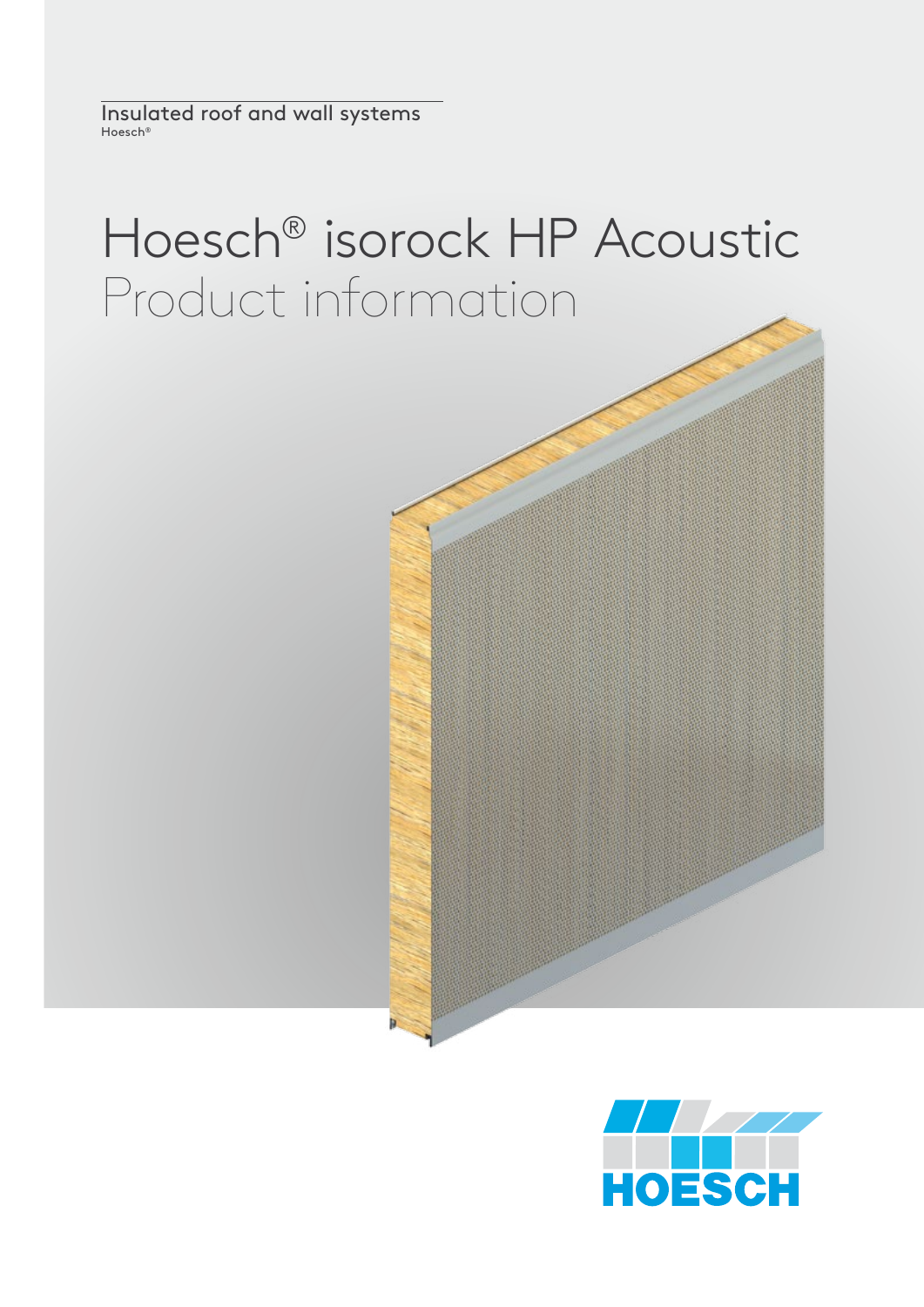# Technical Information

# Description

The Hoesch® isorock HP Acoustic is a visibly screwed element with K-Roc® mineral wool insulation core and perforated inner cover layer. It is used as a partition wall for INTERNAL applications. Due to the perforated inner face layer, the acoustic behaviour in rooms is significantly improved. The sandwich elements can be laid vertically or horizontally.

#### Application

- Especially for acoustic insulation and sound absorption applications
- $\blacksquare$  Element thicknesses available from 80-150 mm
- $\blacksquare$  Available in 1,000, 1,150 and 1,200 mm widths



#### Dimensions, Dead load & Insulation performance

| Module [mm]                                                                                |           |            | 1.150 |      |      |
|--------------------------------------------------------------------------------------------|-----------|------------|-------|------|------|
| Element thickness [mm]                                                                     | 80        | 100        | 120   | 140  | 150  |
| Dead load [kg/m <sup>2</sup> ] Type S1                                                     | 17.2      | 19.5       | 21.8  | 24.1 | 25.3 |
| U [W/m <sup>2</sup> K] acc. to EN ISO 10211-2 Type S1<br>$(\lambda_0 = 0.045$ [W/mK])      | 0.54      | 0.44       | 0.37  | 0.32 | 0.29 |
| U [W/m <sup>2</sup> K] acc. to EN ISO 6946-2 Type S1<br>$(\lambda_{\rm p} = 0.045$ [W/mK]) | 0.52      | 0.42       | 0.36  | 0.31 | 0.29 |
| $R_{\ldots}$ [dB]                                                                          | 35        |            |       |      |      |
| Standard/Max. production length [m]                                                        | 8.00/9.00 | 8.00/15.00 |       |      |      |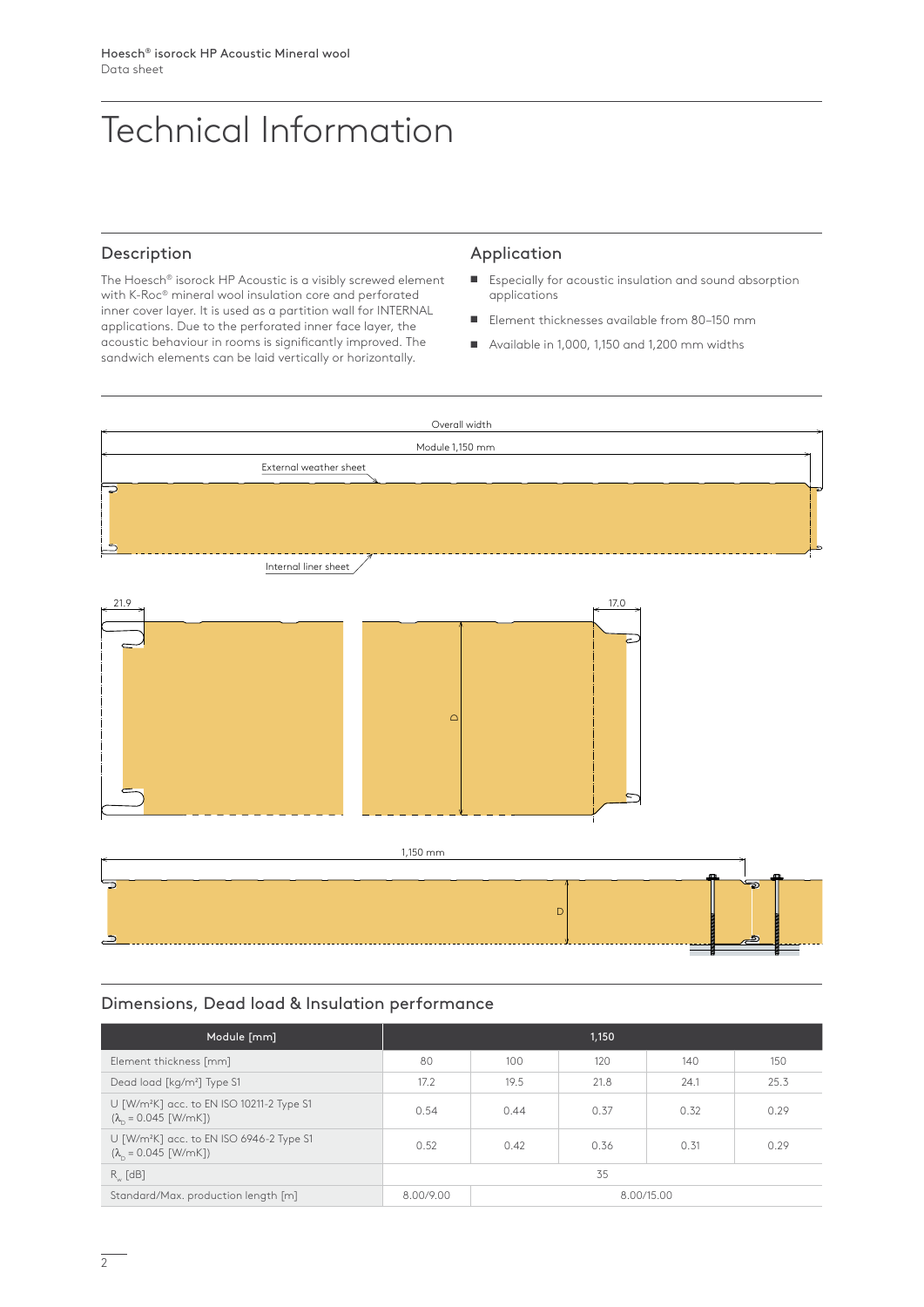# Insulation core

K-Roc® Mineral wool

# Sealing tapes

The Hoesch® isorock HP Acoustic is fitted in the factory with a sealing tape, that seals against convection and condensation water.

# Fire protection

In terms of reaction to fire, Hoesch® isorock HP Acoustic has been tested according to national technical regulations and standards.

#### Reaction to fire

A2-s1,d0 according to EN 13501-1

#### Fire resistance

The current fire resistance classes can be found on the Internet at: www.hoesch-bau.com

# **Tolerances**

All materials used comply with the technical regulations and standards. Limit dimensions correspond to the tolerance dimensions of DIN EN 14509 – Appendix D.

# Steel

#### Substrate

Surface-treated steel with a Z275 zinc layer as per DIN EN 10346 for the Polyester, Spectrum™, PVDF coating systems.

#### Steel sheet thicknesses

| External (t <sub>nom1</sub> ) | Internal $(t_{\text{nom2}})$ |
|-------------------------------|------------------------------|
| [mm]                          | [mm]                         |
| O 50                          | 0.60                         |

# Technical regulation

The product fulfils the requirements of the European sandwich standard EN 14509:2013 Self-supporting doubleskin metal-faced insulating panels – Factory made products – Specifications.

# **Quality**

Kingspan insulated roof & wall systems are manufactured from high quality raw materials under constant quality control in state-of-the-art production facilities. They meet the requirements of ISO 9001:2015 and EN ISO 14001:2015.

# **Warranty**

Kingspan offers a project-specific warranty on the organic coatings.

# Packaging & transport

The values listed in the table are to be taken as guideline. The values are reduced for exceptionally long delivery lengths. The maximum package height is 1,100 mm. The values in the table relate to element lengths of 8 m.

The maximum weight is approx. 3,000 kg.

| Element thickness [mm]            | 80 | 100 <sub>o</sub> | 120 | 140 | 150 | 200 |
|-----------------------------------|----|------------------|-----|-----|-----|-----|
| Number of elements<br>per package | 14 |                  |     |     |     |     |
|                                   |    |                  |     |     |     |     |

# Delivery

Elements are delivered directly to the construction site using HGVs, unless something different is agreed. The customer or installer is responsible for unloading, and this must be ensured by the customer.

# Installation

When laying the elements, the "Guideline for planning and implementing roof, wall, and ceiling constructions made from metal profiled sheeting" of the IFBS must be complied with.

# Organic coating systems

External steel sheets

- Standard Polyester (25 μm) PES
- Spectrum™ (50 μm)

Internal steel sheets

- $\blacksquare$  Thin film coating (15 μm) DU (KID)
- $\blacksquare$  Standard Polyester (25 μm) PES
- Foodsafe (150  $\mu$ m) use in food processing operations and buildings with heightened hygienic requirements.

Other coating systems for the outer and inner top coat are available on request. Further information can be found in our brochure on Colors & Coatings brochure.

For details, please also contact the Kingspan-contact person.